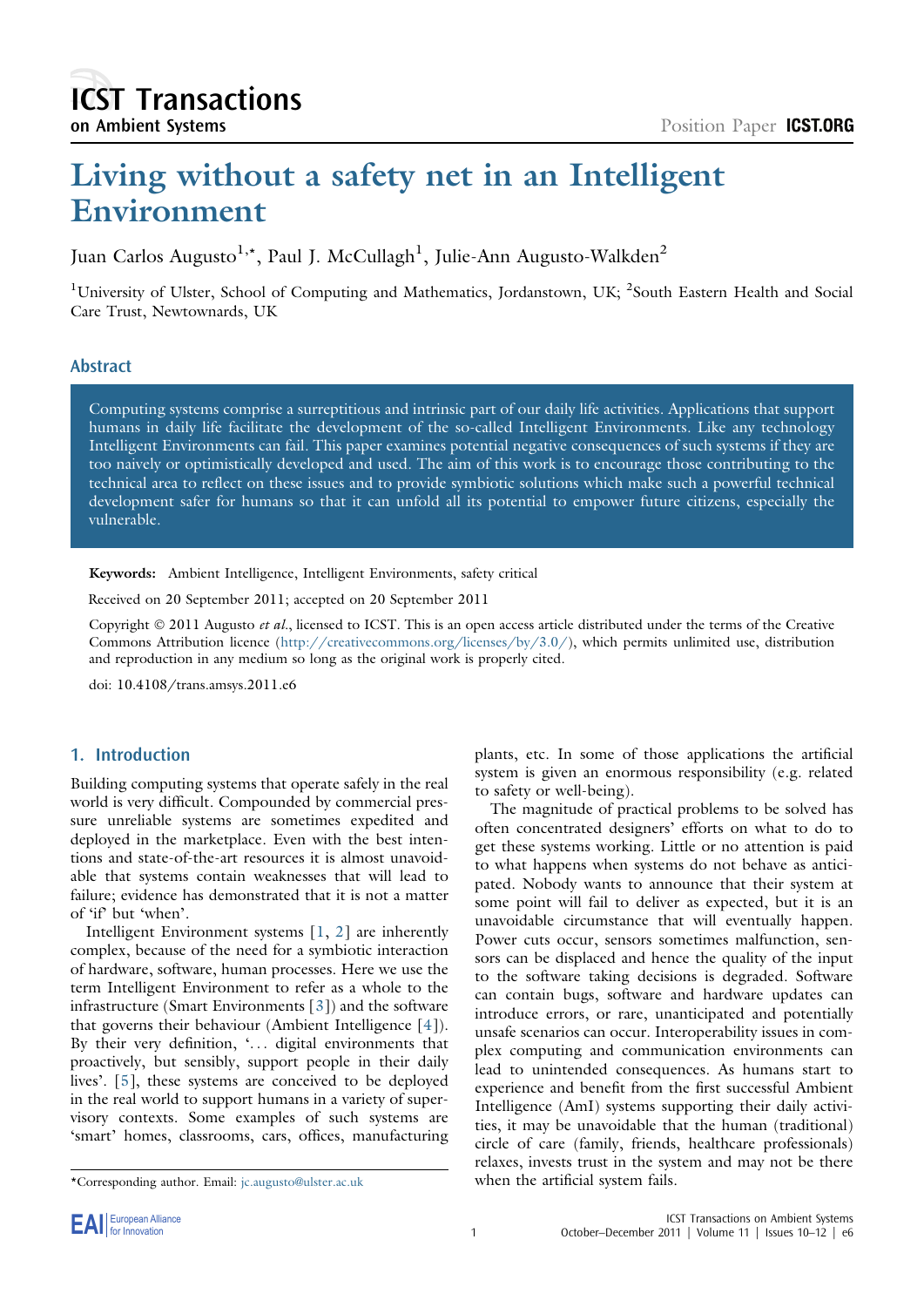Consider the requirement of the role of AmI in smart homes [\[6](#page-7-0)], in particular providing care for vulnerable people [\[7](#page-7-0)]. In the UK for the first time there are more people over the age of 65 years than are under the age of 18 years. More elders have care and support needs, which highlight the need for an affordable system. In England in 2010 £80m was invested in technologies to support preventative care and assist older people to remain in their own homes. In 2011, the Scottish government also has invested significantly in home care. It will spend  $£10m$  on a 4-year scheme designed to deploy telehealth systems, which aid treatment of health conditions within patients' homes. The Scottish Assisted Living Demonstrator programme will involve about 10000 people, both the elderly and those with disabilities<sup>1</sup>. This is in spite of a lack of agreement for the cost-effectiveness of such an intervention [\[8\]](#page-7-0). However, Gaikwad and Warren [\[9](#page-7-0)] demonstrated that home-based interventions applied to chronic disease management improved functional and cognitive patient outcomes and reduced healthcare spending.

Local authorities work with partners in housing, health, voluntary and independent sectors, and with service users and carers, to implement a telecare-based approach. However, technology-based intervention should not be seen as a substitute for meaningful human interactions and interventions, but as a means of enhancing them. Fisk [\[10\]](#page-7-0) points out that technology is a tool and on its own is neither empowering nor disabling.

Researchers involved in the development of Intelligent Environments have a responsibility to start the discussion on how to design holistically safer systems. Systems (in the broader sense, i.e. the combination of hardware, software, humans and procedures being introduced) should have a responsible attitude towards the environment they serve when they cannot deliver appropriately, and disclose such information in a timely fashion. The AmI community cannot adopt the concept of an 'accident waiting to happen'. A thread of discussion should be opened within our community on the different ways this can be achieved.

However, we begin this debate from a far from perfect human-centric baseline. In the US it has been estimated that up to 98000 people currently die in hospitals each year as a result of preventable medical errors. This exceeds deaths caused by motor-vehicle accidents, breast cancer and AIDS. It is not acceptable for patients to be harmed by the healthcare system whose overarching goal is, 'First, do no harm'. [[11\]](#page-7-0). In the UK approximately 20000– 30000 people die as a result of medical errors every year, according to Dr Richard Smith, editor of the British Medical Journal<sup>2</sup>. A rethink of healthcare systems is

required to cut the number of mistakes made by medical personnel [\[12\]](#page-7-0) to the low levels of errors among other safety critical industries such as pilots or nuclear plant workers. According to the chief medical officer, Sir Liam Donaldson, clinical misjudgements or mistakes mean that the odds of dying as a result of being treated in hospital are 33000 times higher than those of dying in an air crash [\[13](#page-7-0)]. 'In an airline industry, the evidence ... from scheduled airlines is the risk of death is one in 10 million. If you go into a hospital in the developed world, the risk of death from a medical error is one in 300', he said.

Home healthcare is not without risk, of course. Roback and Herzog [[14](#page-7-0)] considered risks that are encountered when placing electronic equipment in this environment. They found that adverse events could stem from technology itself, from human–technology interaction or from the environment in which the technology is placed. Guidelines aimed at performance improvement complement the more general guidelines on tele-homecare adopted by the American Telemedicine Association. Concerns on the safe development and deployment of these technologies were also clearly raised in [\[15](#page-8-0)].

Thus a major new question arises: Will AmI systems make this form of care safer or potentially dangerous?

#### 2. The argument

This section explains why systems can and will most probably fail at some point and exposes the potential negative consequences for the people these systems are supposed to help.

#### 2.1. Hypothesis 1: 'Computing systems DO fail!'

As software practitioners and consumers, we all experience minor faults on a daily basis, due to faulty or poorly developed software. However, the history of Software Engineering is plagued with examples of catastrophic failure made by organizations that have exceptional resources and powerful development teams. For example:

- A Computer-Aided Despatch system for London's Ambulance Service was introduced in 1992. It handled approximately 5000 patients, with over a thousand '999' emergency calls per day. If the position of vehicles was incorrectly recorded, multiple vehicles were sent to the same location; it has been claimed that the occurrence of such an error leads to the death of between 20 and 30 people.
- <sup>d</sup> Intel Pentium processor, released in 1994, was designed to be three times faster for floating point computation than the 486DX chip. However, an error in the lookup table resulted in a component, which was not fit for the purpose. For example, the calculation of ratio 4195835/3145727 yielded 1.3337 and not 1.3338, an error in the 5th significant digit.

<sup>1</sup> [www.guardian.co.uk/healthcare-network/2011/mar/16/](http://www.guardian.co.uk/healthcare-network/2011/mar/16/scotland-spends-10m-transfer-telehealth-techology) [scotland-spends-10m-transfer-telehealth-techology](http://www.guardian.co.uk/healthcare-network/2011/mar/16/scotland-spends-10m-transfer-telehealth-techology) (accessed September 2011).

<sup>2</sup> <http://news.bbc.co.uk/1/hi/uk/682000.stm> (accessed September 2011).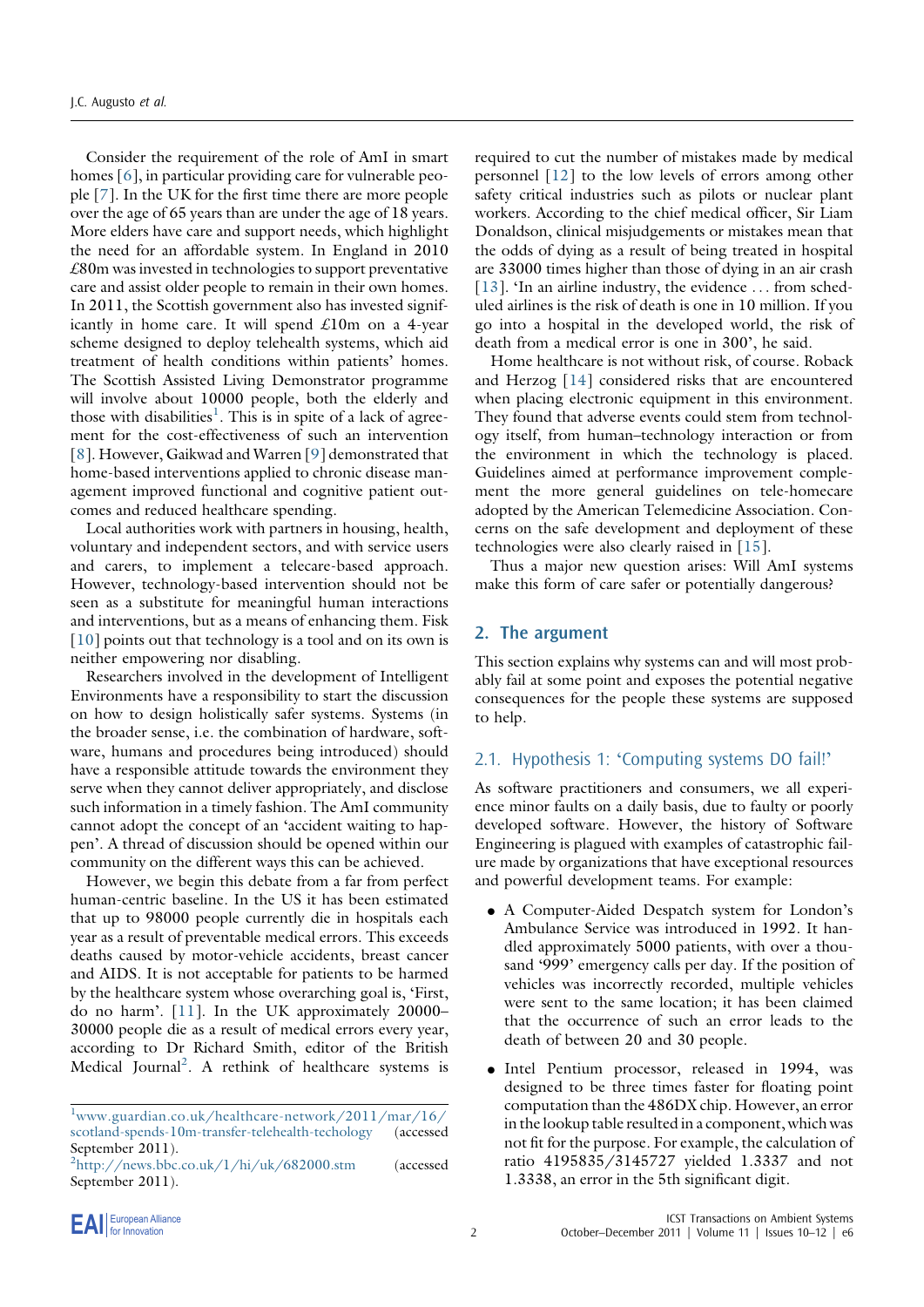- The Ariane 5 rocket, ESA (European Space Agency) was launched on 4 June 1996. Thirty-seven seconds later it self-destructed. An uncaught exception: numerical overflow in a conversion routine resulted in incorrect altitude computed by the on-board computer.
- The Mars Polar Lander was launched 3 January 1999 and lost 3 December 1999. Engine shutdown due to spurious signals gave false indication that spacecraft had landed. Subsequently NASA's Mars Rover freezes (21 January 2004) due to too many open files in flash memory.
- The BMW 3 Series, with 100s of embedded components, was extensively tested but in 1999 a safety recall of over 16000 cars was required due to faults with airbag control unit—in certain conditions the airbag inflated for no reason. More recently Toyota was forced to recall 180000 vehicles in the UK, due to a failure of the controlled servo braking mechanism. Toyota reported that its biggest-ever safety scare cost the company \$2bn worldwide. Honda and Renault also issued recalls recently due to software failures.

The list, of course, is not exhaustive. An open approach where legitimate safety concerns can be raised is required. There is evidence that this is beginning to happen [\[16](#page-8-0)] in the health system, allowing safety concerns to be raised by humans. AmI systems require a similar culture of transparency.

# 2.2. Hypothesis 2: 'The more complex the system the more prone to failure'

Modern computer systems are built as a complex interconnection of specialized modules (Figure 1). As systems become more complex, the potential for failure increases [\[17\]](#page-8-0). Therefore Software Engineering has provided important methods and tools in an attempt to increase



Figure 1. Modern computing systems are constructed as a set of autonomous modules that can interact with each other in various sophisticated ways.

the reliability in software and computing systems. These include testing, verification and validation as steps that can help developers and users ensure that the right system has been built in the right way. The reader can find a good summary on these approaches in [\[18,](#page-8-0) [19](#page-8-0)]. Even when big companies have specialized teams this is still insufficient to provide 'bullet proof' systems.

The impact of complexity on reliability can be recognized in all fields. For example, Richard Cook [[20\]](#page-8-0) cites 18 reasons why complexity in the medical system can lead to failure. He discusses: 'How failure is evaluated; how failure is attributed to proximate cause; and the resulting new understanding of patient safety'.

A complex system of relevance is The UK's National Programme for Information Technology, described as 'The Biggest Computer Programme in the World ... Ever!'. Brennan [\[21](#page-8-0)] points out that 'apart from the spine, the central repository of electronic health records, there is no single deadline or point of failure, just thousands of local implementations of systems of a type that we really should have got the hang of by now'. An audit by the House of Commons Public Accounts Committee (14 January 2009) concluded [[22](#page-8-0)]: 'Some systems are being deployed across the NHS. The Care Records Service, however, is at least four years behind schedule, with the Department's latest forecasts putting completion at 2014–15. At 31 August 2008, new care records systems had been deployed in 133 of the 380 Trusts'. ... 'The estimated cost of the Programme is £12.7 billion, including £3.6 billion of local costs, although this figure remains uncertain'. By 18 July 2011, a further report from Public Accounts Committee recommended that the DoH consider scrapping the project altogether, rather than continue with the remaining multi-billion pound investment. 'The [DoH] should review whether to continue the programme and consider whether the remaining £4.3bn would be better spent elsewhere'. The complexity of systems that work well in isolation caused delay and uncertainty. The interaction and acceptance of new systems with the people intended to use them was also underestimated.

# 2.3. Hypothesis 3: Intelligent Environment systems are inherently complex

Intelligent Environments can be developed in any environment where technology can be deployed to assist humans. That infrastructure is supported by a so-called Ambient Intelligence that relates software specifically designed to make decisions based on a sensed reality to the technical infrastructure. This creates a complex interdependence and a reliance on several well-established areas ([Figure 2](#page-3-0)). For example, the system needs sensors to gather information from the monitored environment and actuators to intervene upon that environment. These sensors are interconnected through a (wired or wireless) network that provides information flows. For an environment to be useful to humans as they move along different

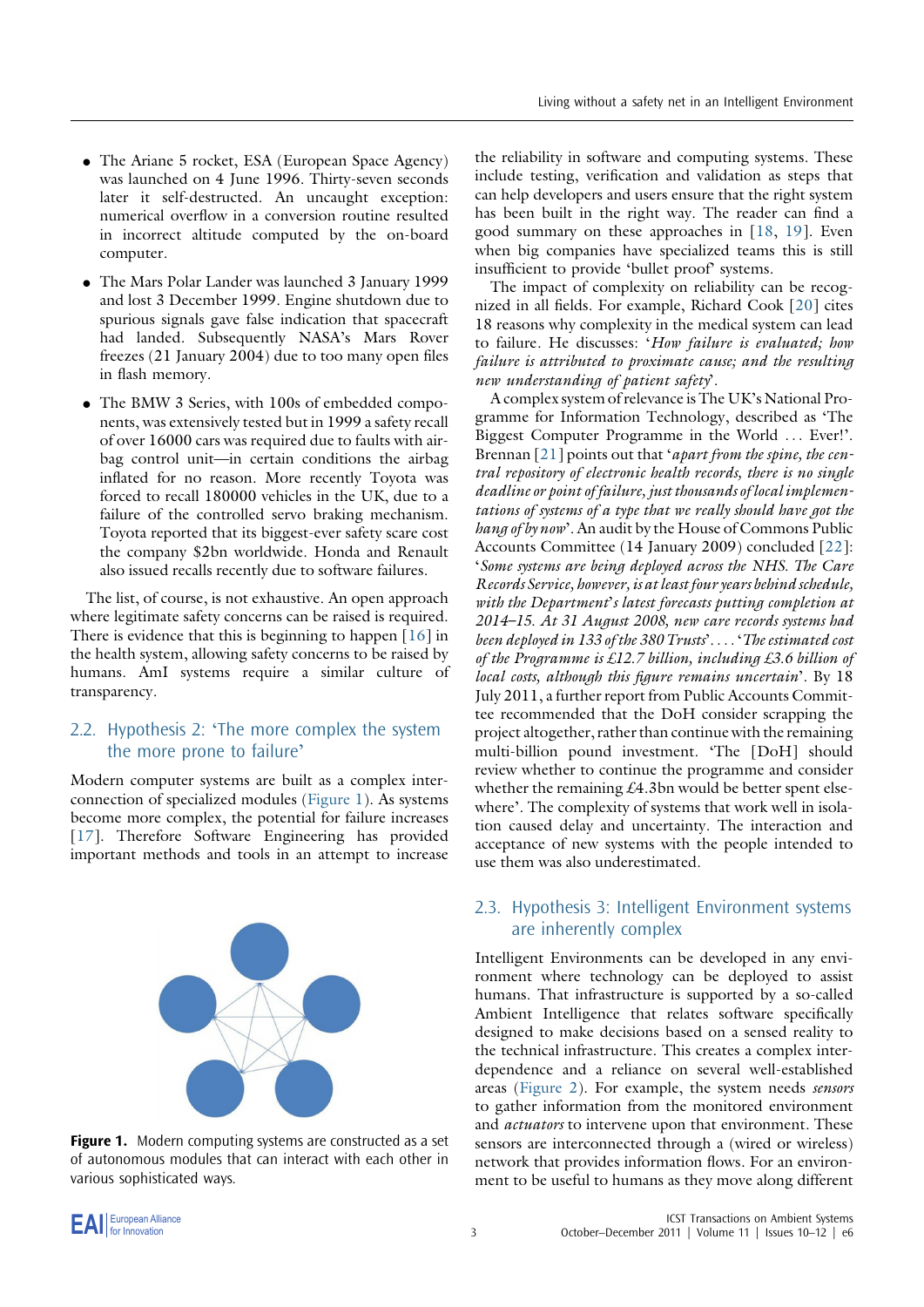<span id="page-3-0"></span>

**Figure 2.** AmI is a multidisciplinary area, each of them highly complex in itself.

areas in their daily living routines, services have to be ubiquitous, i.e. be accessible everywhere and provide services transparently and according to the place and circumstance. These systems require sophisticated algorithms which can adapt to the user and provide appropriate interventions consistent with the user needs and preferences. For a system of this type to be successful it has to provide a subtle interaction with the user so that all the complexity is hidden within the system and the users enjoy the benefits with minimal effort, thanks to a natural interaction (e.g. everyday natural language).

Sensors and actuators can sometimes be occluded, transmit noisy signals or be moved (intentionally or by accident). Networks can sometimes be unreliable and are vulnerable to changes in the infrastructure and to security attacks. Ubiquitous systems can be altered according to changes in the infrastructure or in the tasks the user performs in different places. Artificial Intelligence software can sometimes fail to provide an acceptable answer to some of the difficult problems that it faces. Different users interact differently with machines due to cultural, physical or intellectual differences, therefore there is no 'size that fit all' and it is also very difficult to have very flexible and human-level intelligent interfaces.

# 2.4. Hypothesis 4: AmI systems support people. Some of this support is critical (there is a potential for human harm or life loss if the AmI system fails)

We can potentially consider a wide range of Intelligent Environments. Some that have been started to be explored are: Smart Homes, Smart Classrooms, Smart Cars, health-related applications in hospitals, public transportation in cities, emergency services, industry, decision support for business and public surveillance. Let us exemplify this step with the first three as exemplars.

Smart Homes. A prominent example of an environment enriched with AmI is a Smart Home; that is a house equipped to bring advanced services to its users. Examples of such technology include movement sensors (Passive Infrared detectors), pull chord switch, thermostat, smoke detector, doorbell indicator, pressure pads, on-off switch detectors, phone and medical devices (e.g. blood pressure monitor, heart monitor, etc.). Examples of enriched devices are electro-domestics (e.g. cooker and refrigerator), household items (e.g. taps, bed and sofa) and temperature handling devices (e.g. air conditioning and radiators). Expected benefits of the application of this technology can be: (a) increased safety (e.g. by monitoring lifestyle patterns or the latest activities and providing assistance when a potentially harmful situation is developing), (b) enhanced comfort (e.g. by adjusting temperature automatically) and (c) better economy (e.g. controlling the use of lights). There is a plethora of sensing/acting technology: stand-alone devices (e.g. smoke or movement detectors), sensors embedded in household objects (e.g. a microwave controller or a bed occupancy sensor) and body-worn devices (e.g. shirts manufactured with electrodes that monitor heart beat, and potentially unsafe conditions). Figure  $3(a)$  illustrates a plan of a house with a typical distribution of sensors.

Recent applications include the use of Smart Homes to provide a safe environment where people with special needs can enjoy a better quality of life. For example, in the case of people at early stages of dementia (the most frequent case being elderly people suffering from Alzheimer's disease) the system can be tailored to mini-



Figure 3. Intelligent Environments, from left to right: (a) Smart Homes [\[23](#page-8-0)], (b) Smart Classrooms [\[24\]](#page-8-0), (c) Smart Cars (Courtesy of Siemens).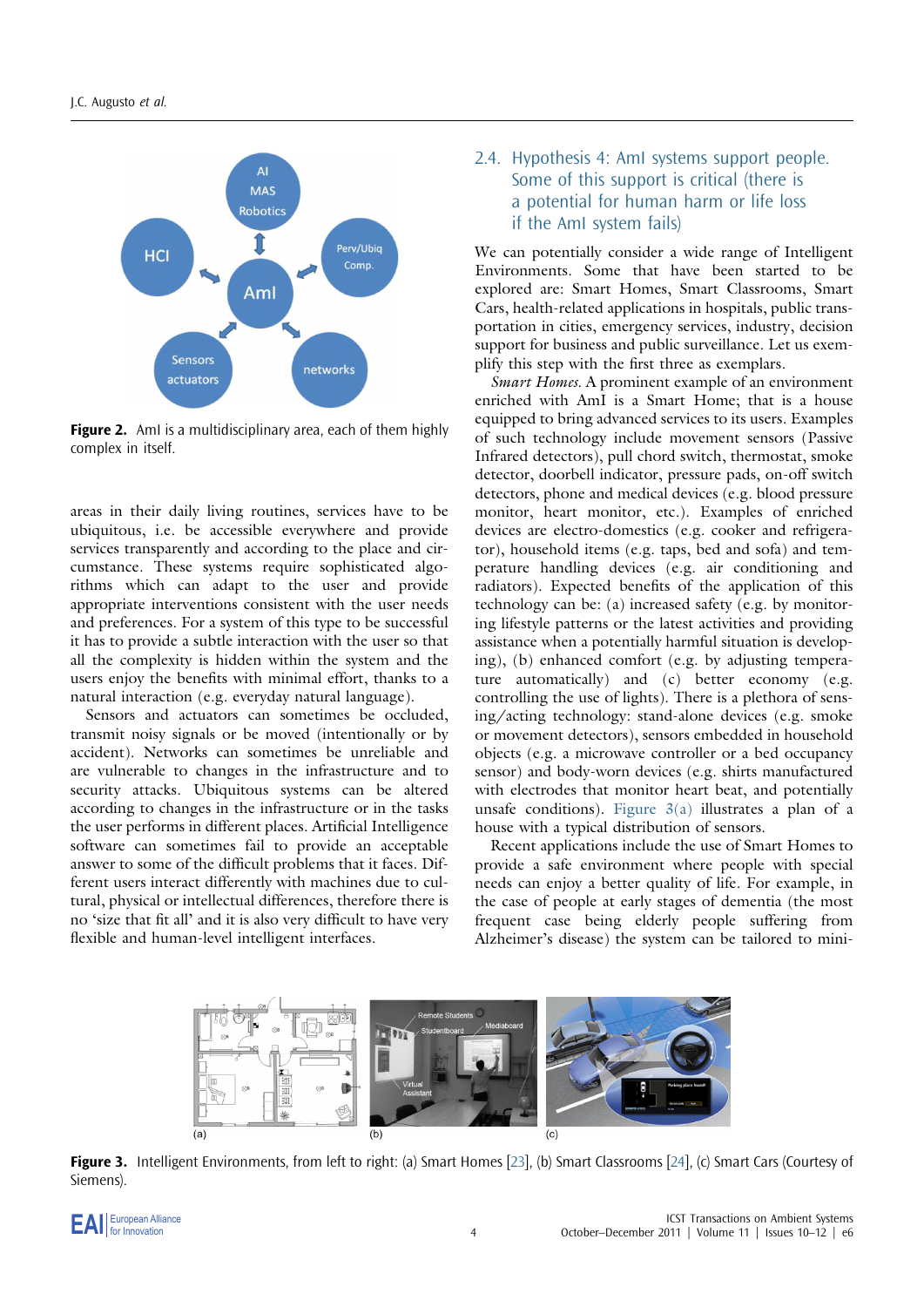mize risks and ensure appropriate care at critical times by monitoring activities, diagnosing interesting situations and possibly advising the carer when intervention is required. This is a further example of AmI, whereby a message can be generated automatically and sent to carer (who may live remotely) by appropriate technology, such as mobile phone or digital television; the carer's environment of course having sensed the most appropriate delivery channel. Failing to detect an unsafe situation or to deliver a call for help through an appropriate channel at the right time can be critical for the person being cared by the system.

Education services. Universities and higher education institutions are starting to consider the concept of Smart Classrooms [[25](#page-8-0)] where technology such as smart boards, smart sound system capable to recognize and process verbal instructions, and smart cameras which can capture images autonomously are to be shown to students attending a lecture remotely (Figure  $3(b)$ ). Twenty years ago lecturers went to the classroom to write the content of the lecture on a board and to explain it. Nowadays lecturers deliver a lecture with the help of slides, the Internet and simulation software. Students can actively participate using interactive boards, and express their response to queries by ''voting'' on an answer, hence empowering the lecturer and student with information on whether the knowledge has been transferred as intended, all in near real time. If the technology fails then the lecturer will strive to achieve the objectives of that lecture but students may lose significant content (e.g. for those attending remotely it may simply mean they do not have a class that day).

Intelligent cars. Modern cars have dozens of sensors to provide fuel efficiency, improved stability in the vehicle (e.g. better grip at high speed or in difficult weather conditions). More recently some manufacturers started to use sensors that can assist the driver in parking the vehicle by detecting proximity to cars at the front and back of the parking vehicle (Figure  $3(c)$ ). These sensors are starting to be used to prevent collisions. A more sophisticated recent development [\[26](#page-8-0)] has built a system that allows the car to 'observe' the driver, continuously estimating the driver's internal state and responding appropriately. Observations are focused on hand and leg motions and associated actions (e.g. passing, turning, stopping, car following, lane change or speeding up). This allowed the car to recognize and warn the driver about possible dangers. Other systems are under study that will recognize from the facial gestures and body movements of potentially dangerous situations, for example, the driver falling asleep while driving. Microsoft, among others, employ AmI technologies for driver assistance by providing route planners and customized dynamic route suggestions to bypass congestion [[27](#page-8-0), [28](#page-8-0)]. As one of the authors of this article



Figure 4. Current state of the art highlights success while often denying problems.

painfully experienced, a damaged car can easily be the direct result of a malfunctioning sensor during parking. Other failures can have severe consequences (e.g. injury or death).

Having explored the broader scope of AmI in an Intelligent Environment, we will emphasize health–social care applications like the use of Smart Homes for care of the elderly (Ambient Assisted Living).

# 2.5. Hypothesis 5: The current state of the art on developing AmI systems is not well organized. In particular, it does not contemplate as a standard that the system may/will fail

Marketing focuses on what an intelligent system can do and not so much on its limitations and never on its pitfalls (Figure 4). It is not good advertisement for a company to highlight the potential faults systems may have. Still companies should face this topic unashamedly and show genuine interest on offering good and reliable service. Hence, the concepts of 'mean time before failure' and 'service level agreement' should be considered mandatory for AmI components and systems.

# 2.6. Hypothesis 6: As humans start to experience the first successful AmI systems supporting their lives the human caring circle relaxes and is not there when the artificial system fails

Current caring systems are human based and rely on professionals from the health system, relatives and friends to care for another human being (Figure  $5(a)$ ). Imagine the scenario where an Ambient Assisted Living system is deployed and it works acceptably most of the time to the point that the human carers accept the system and get used to it. As this happens they will feel confident enough to be absent more often (Figure  $5(b)$ ); in some extreme cases they may withdraw completely (Figure  $5(c)$ ). However, people with dementia, for example, will continue to deteriorate, often challenging the requirements of the original system. This provides the ethical dilemma—living without a safety net in an Intelligent Environment.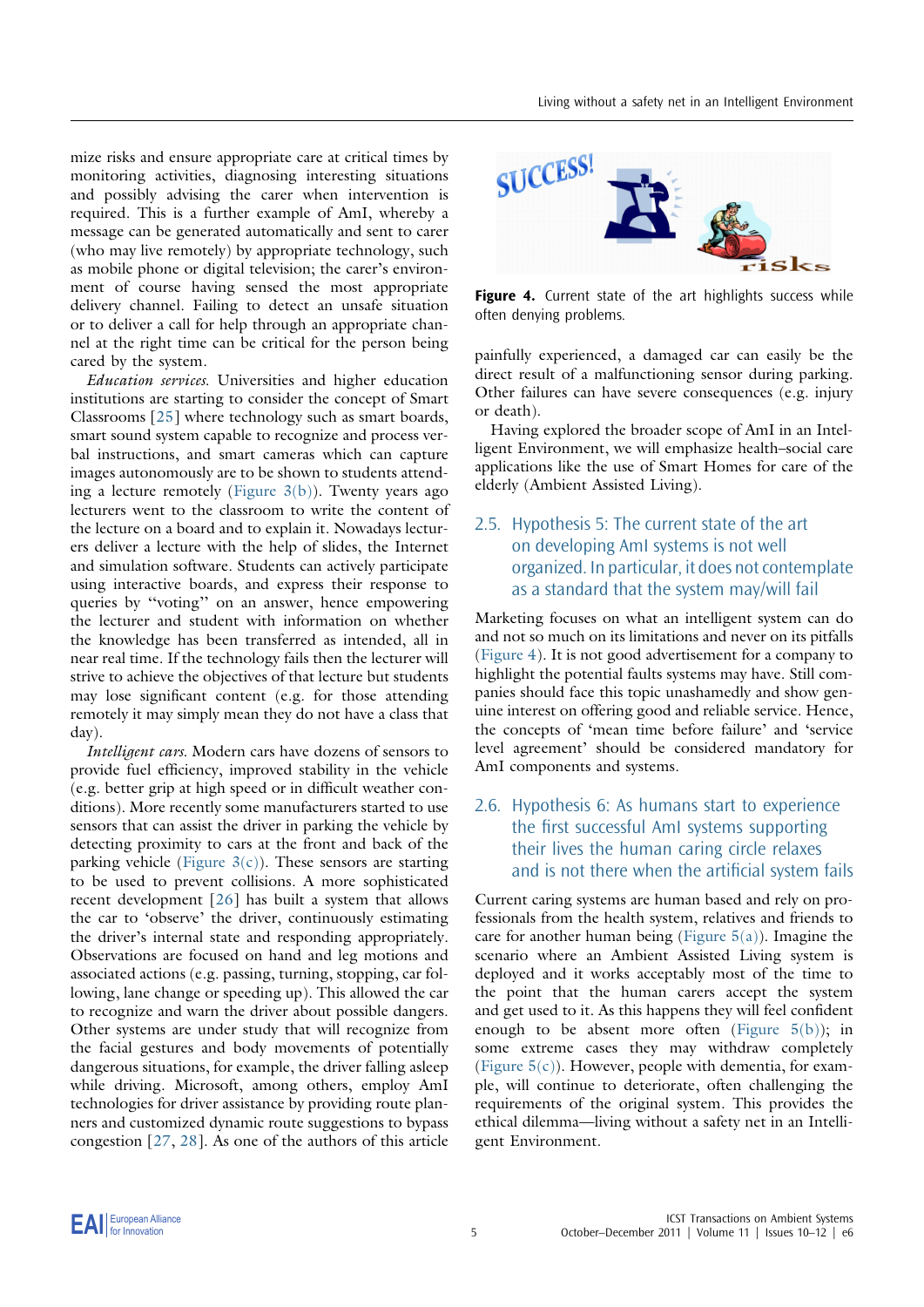<span id="page-5-0"></span>

Figure 5. Potential deterioration of human circle of care.

#### 3. Proposed solutions

The obvious and easy thing to say in these circumstances is: 'Systems should not be built to operate alone', a sort of 'bury your head in the sand' strategy. The problem is people do not necessarily use systems in the ideal form. If a system has been designed to monitor whether an elderly person may have fallen and the system does not work properly, failing to detect or alert to such an occurrence then regardless of the fact that other carers may or not be available is irrelevant and does not exculpate the responsibility of the system; it is still failing to detect or achieve its main objective.

We have already experienced examples from other areas. McLaren recalled baby push chairs in the US during 2009 as some children had their fingers injured in the folding mechanism. McLaren could have claimed that it was not an intended use or they could have applied a warning sticker in an attempt to absolve themselves of responsibility. This solution would not have ameliorated the problem, reduced litigation or built a credible public reputation. For the same reasons car manufacturers (Toyota, Honda and Renault) recalled cars during 2010 because of the suspicion of faulty mechanisms.

There is a need for the community developing Intelligent Environments to adopt a more mature approach to the problem than simply passing the responsibility of problems to the final user. Below there are some suggestions which may be helpful to initiate a much needed discussion on this topic. We recognize that this is not a definitive solution but a starting point for further debate.

## 3.1. A formal software engineering approach to AmI systems design

Software Engineering uses systematic methods to increase reliability of software. 'Testing' has been used, but testing is limited to probing a system on a few of the many possible situations that can face. Research conducted for decades has matured to produce efficient tools based on Formal Methods which allow the automated analysis of the behaviour of a system in a more rigorous way.

These methods and tools allow for the Verification of Software and Hardware Systems. The most common strategy used is Model Checking which provides tools that development teams can use to increase the reliability and robustness of their software system [[17](#page-8-0), [18,](#page-8-0) [29](#page-8-0)]. This process is time consuming and therefore is mostly applied in the development of high-integrity systems where safety or security is important. Formal methods have been used in industrial applications to address the following:

- Safety, which is a measure of the continuous delivery of service free from occurrences of catastrophic failures.
- Reliability, which is a measure of the continuous delivery of proper service (where service is delivered according to specified conditions) or equivalently of the time to failure.
- Availability, which is a measure of the delivery of proper service with respect to the alternation of proper and improper service.

These criteria are equally relevant to AmI in healthcare. For example, Somerville [\[19\]](#page-8-0) provides a formal specification to provide a state schema for an insulin pump, which is a safety critical application. Software Engineering Methods used for verification of Intelligent Environments are described in [\[23](#page-8-0), [30,](#page-8-0) [31](#page-8-0)].

## 3.2. The need for enhanced understanding of human–computer (AmI) interaction

Further ethnographic research is required to understand how people interact with these systems and use the information they provide, particularly with regard to safety issues. This is required for the person being monitored, the carer and the healthcare professional. Data may be collected through participant observation, interviews and questionnaires. Human–computer interaction experts can contribute to the knowledge base. For previous work that has highlighted the need for methods of validation by users that combine scientific objectiveness with the

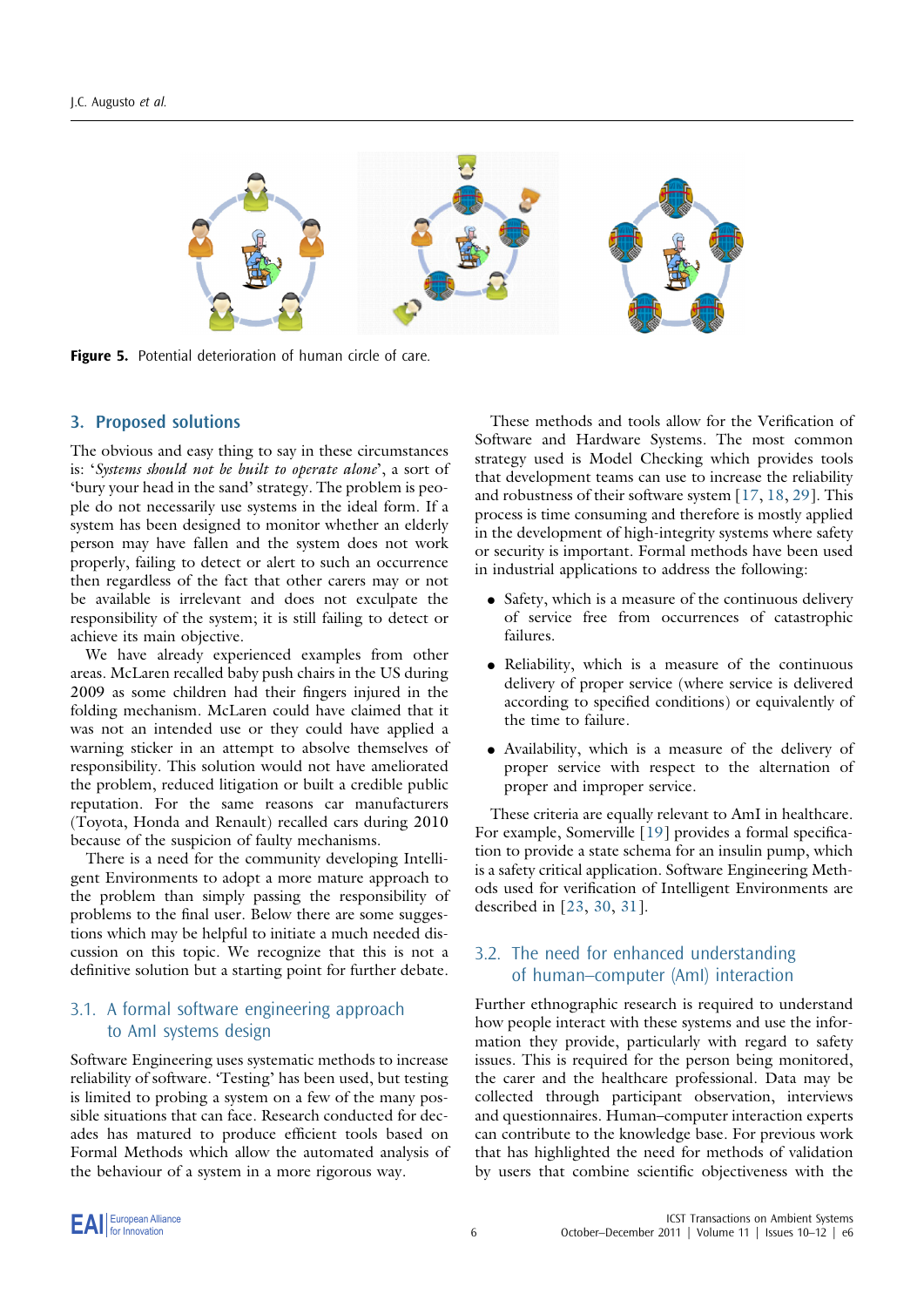<span id="page-6-0"></span>need of allowing the subjective opinion of the final user of AmI systems, see [[32](#page-8-0)].

## 3.3. A partnership between AmI and human

In a systematic review of the benefits of home telecare for elderly people and those with long-term conditions, James Barlow et al. [[8](#page-7-0)] concluded that, the most effective interventions appear to be automated vital signs monitoring (for reducing health service use) and telephone follow-up by nurses (for improving clinical indicators and reducing health service use). There was insufficient evidence about the effects of home safety and security alert systems. However, Barlow concluded that because there was insufficient evidence, this did not mean that those interventions have no effect. However, a key point is the relationship between systems and humans.

Hardware and software should have monitors and reporting built-in. A system of triage may be appropriate. For the most serious errors, the system should conclude that it could cause more harm than good and remove the appearance of a safety net. However for minor errors, it may be possible for the system to work safely with reduced sensors or a faulty software process and continue to work with a reduced capacity. This should be clearly signalled to the users (cared for person, carer and healthcare professional). Where a clean bill of health is given, the system must still monitor the occurrence of unanticipated event that could jeopardize safety.

# 3.4. The ethical dimension

The British Computer Society (BCS) has drawn up seven general principles of informatics ethics [\[33\]](#page-8-0), which we

Table 1. Informatics ethics and AmI [\[33\]](#page-8-0).

| Ethical principles                     | Definition (BCS)                                                                                                                                                                                                                                                                                                                             | Factors relating to AmI Systems                                                                                                                                                                             |
|----------------------------------------|----------------------------------------------------------------------------------------------------------------------------------------------------------------------------------------------------------------------------------------------------------------------------------------------------------------------------------------------|-------------------------------------------------------------------------------------------------------------------------------------------------------------------------------------------------------------|
| Information privacy<br>and disposition | All persons have a fundamental right to privacy,<br>and hence to control over the collection, storage,<br>access, use, communication, manipulation and<br>disposition of data about themselves.                                                                                                                                              | The cared for person, where appropriate, should<br>have control over the information that is collected<br>and made available to carers and relatives.<br>Otherwise, a carer should have appropriate access. |
| Openness                               | The collection, storage, access, use,<br>communication, manipulation and disposition of<br>personal data must be disclosed in an appropriate<br>and timely fashion to the subject of those data.                                                                                                                                             | The AmI system must be open (so that its decisions<br>can be evaluated), and the information must be made<br>available to the cared for person or their carer.                                              |
| Security                               | Data that have been legitimately collected about a<br>person should be protected by all reasonable and<br>appropriate measures against loss, degradation,<br>unauthorized destruction, access, use,<br>manipulation, modification or communication.                                                                                          | Data must be kept securely, particularly as they<br>may be stored for trend analysis and communicated<br>to remote locations.                                                                               |
| Access                                 | The subject of an electronic record has the<br>right of access to that record and the right to<br>correct the record with respect to its<br>accurateness, completeness and relevance.                                                                                                                                                        | The data collected should be considered no<br>different to other information in the electronic<br>health record.                                                                                            |
| Legitimate infringement                | The fundamental right of control over the<br>collection, storage, access, use, manipulation,<br>communication and disposition of personal data is<br>conditioned only by the legitimate, appropriate and<br>relevant data needs of a free, responsible and<br>democratic society, and by the equal and<br>competing rights of other persons. | Competing rights of other persons must be<br>respected in AmI systems.                                                                                                                                      |
| Least intrusive alternative            | Any infringement of the privacy rights of the<br>individual person, and of the individual's right to<br>control over person-relative data as mandated<br>under Principle 1, may only occur in the least<br>intrusive fashion and with a minimum of<br>interference with the rights of the affected person.                                   | The least intrusive principle applies in AmI systems.<br>This may have particular relevance to the recording<br>(and communication) of images and multimedia data<br>within an Intelligent Environment.     |
| Accountability                         | Any infringement of the privacy rights of the<br>individual person, and of the right to control over<br>person-relative data, must be justified to the<br>affected person in good time and in an<br>appropriate fashion.                                                                                                                     | AmI system must be open and accountable for any<br>infringement of the privacy rights of the individual<br>person, e.g. alerting a call centre to wandering<br>behaviour.                                   |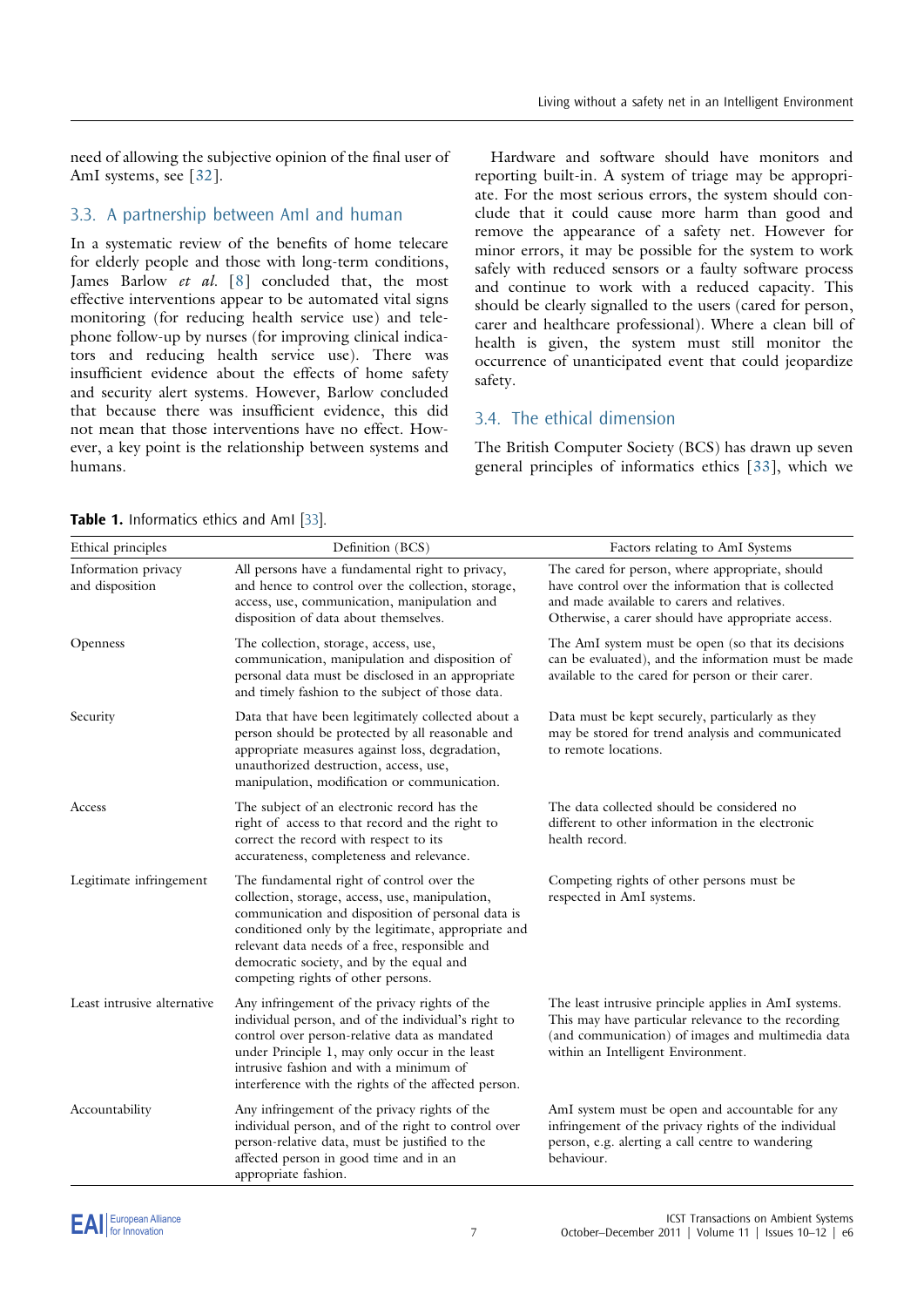<span id="page-7-0"></span>believe should be tested in any AmI system. These fundamental principles are evaluated in [Table 1](#page-6-0) and have added relevance where data are collected and processed by complex algorithms; on vulnerable people, some of whom may be dependent on carers or relatives. In particular, AmI systems should also be accountable for any infringement of the privacy rights of the individual person.

## 4. Conclusions

AmI researchers have a responsibility to design safer systems, with a high level of transparency. This includes systems that have a responsible attitude towards the environment they serve when they cannot deliver appropriately. Formal specification may provide a means of designing many unsafe conditions out of software. This is time consuming and expensive for normal software, but is important for safety critical AmI applications, and should not be discounted.

It is evident that the hardware and software should be reliable in an AmI system. Thus monitoring is a requirement that is self-testing, periodic checking processes with self-report of possible underperformance, e.g. due to a faulty, misplaced sensor or sensor whose battery may need replacement. It may be possible to provide a system which can continue to reason under uncertainty, but this condition must be identified so that periodic human triage can attend to maintenance issues.

We should strive to ensure that AmI used within an assistive environment should *improve* quality of life. Hence AmI can not only detect alarms, but can become proactive, for example to anticipate abnormal situations and provide guidance for a person under its care. For example, the AmI system could be used to guide a person with dementia back to bed during the night-time, if inappropriate or frequent wandering was detected by location sensors. Context, of course, is important to ensure a proper and sensible decision is made. However, built into this service model, there should always be a human backup. If the AmI system fails to achieve its objective, then a human carer or friend can be alerted (e.g. via a call centre), and appropriate care restored. This means we should not design a system equivalent to Figure  $5(c)$ , where the human 'safety net' is eliminated, even by stealth or overconfidence in the system.

The sensitivity and specificity of the AmI system then is a key quality metric. If the number of alerts to the users is reduced then the AmI system will add value. However, they should not be reduced to a point where external human help is needed and not signalled by the system, or beyond which the humans become disengaged.

As the capacity of AmI systems increases, and they become interconnected then Web 2.0 technologies (and beyond) may provide human contact with virtual neighbours, and contact with other AmI systems, to build a community feeling and thus enhance the safety net. This of course raises many societal questions with an ethical dimension. What information should be shared and with whom, and will this always benefit the individual being cared for? AmI, like other services, must adhere to the highest ethical principles in support of the human.

# References

- [1] NAKASHIMA, H., AGHAJAN, H. and AUGUSTO, J.C. [eds.] (2009) Handbook on Ambient Intelligence and Smart Environments (Springer Verlag).
- [2] COOK, D.J., AUGUSTO, J.C. and JAKKULA, V.R. (2009) Ambient Intelligence: applications in society and opportunities for AI. Pervasive Mob. Comput. 5: 277–298.
- [3] COOK, D.J. and DAS, S.K. (2004) Smart Environments: Technology, Protocols, and Applications (Wiley).
- [4] IST Advisory Group (2001) The european union report, scenarios for ambient intelligence in 2010, [ftp://ftp.cor](http://ftp://ftp.cordis.lu/pub/ist/docs/istagscenarios2010.pdf)[dis.lu/pub/ist/docs/istagscenarios2010.pdf](http://ftp://ftp.cordis.lu/pub/ist/docs/istagscenarios2010.pdf).
- [5] Augusto, J.C. (2007) Ambient Intelligence: the confluence of pervasive computing and artificial intelligence. In SCHUSTER, A. [ed.] Intelligent Computing Everywhere (Springer Verlag), 213–234.
- [6] FRIEDEWALD, M., DA COSTA, O., PUNIE, Y., ALAHUHTA, P. and HEINONEN, S. (August2005) Perspectives of ambient intelligence in the home environment. Telematics and Informatics 22(3): 221–238.
- [7] ORPWOOD, R., GIBBS, C., ADLAM, T., FAULKNER, R. and MEEGAHAWATTE, D. (2005) The design of smart homes for people with dementia—user interface aspects. Univ. Access Inf. Soc. 4: 156–164.
- [8] BARLOW, J., SINGH, D., BAYER, S. and CURRY, R. (2007) A systematic review of the benefits of home telecare for frail elderly people and those with long-term conditions. J. Telemed. Telecare 13(4): 172–179.
- [9] GAIKWAD, R. and WARREN, J. (June 2009) The role of home-based information and communications technology interventions in chronic disease management: a systematic literature review. Health Inf. J.  $15(2)$ :  $122-146$ .
- [10] FISK, M. Elderly people and independent living: the implications of SMART house technologies. In Proceedings of British Society of Gerontology Annual Conference.
- [11] KOHN, L.T., CORRIGAN, J.M. and DONALDSON, M.S. [eds.] (2000) To Err Is Human: Building a Safer Health System. Published by the Committee on Quality of Health Care in America, Institute of Medicine.
- [12] LEAPE, L., LAWTHERS, A.G. and BRENNAN, T.A. (1993) Preventing medical injury. *Qual Rev Bull.* 19(5): 144– 149.
- [13] HALL, S. (November 2006) Medical error death risk 1 in 300. The Guardian, [www.guardian.co.uk/society/2006/](http://www.guardian.co.uk/society/2006/nov/07/health.lifeandhealth) [nov/07/health.lifeandhealth](http://www.guardian.co.uk/society/2006/nov/07/health.lifeandhealth).
- [14] ROBACK, K. and HERZOG, A. (2003) Home informatics in healthcare: Assessment guidelines to keep up quality of care and avoid adverse effects. Technol. Health Care 11: 195–206.